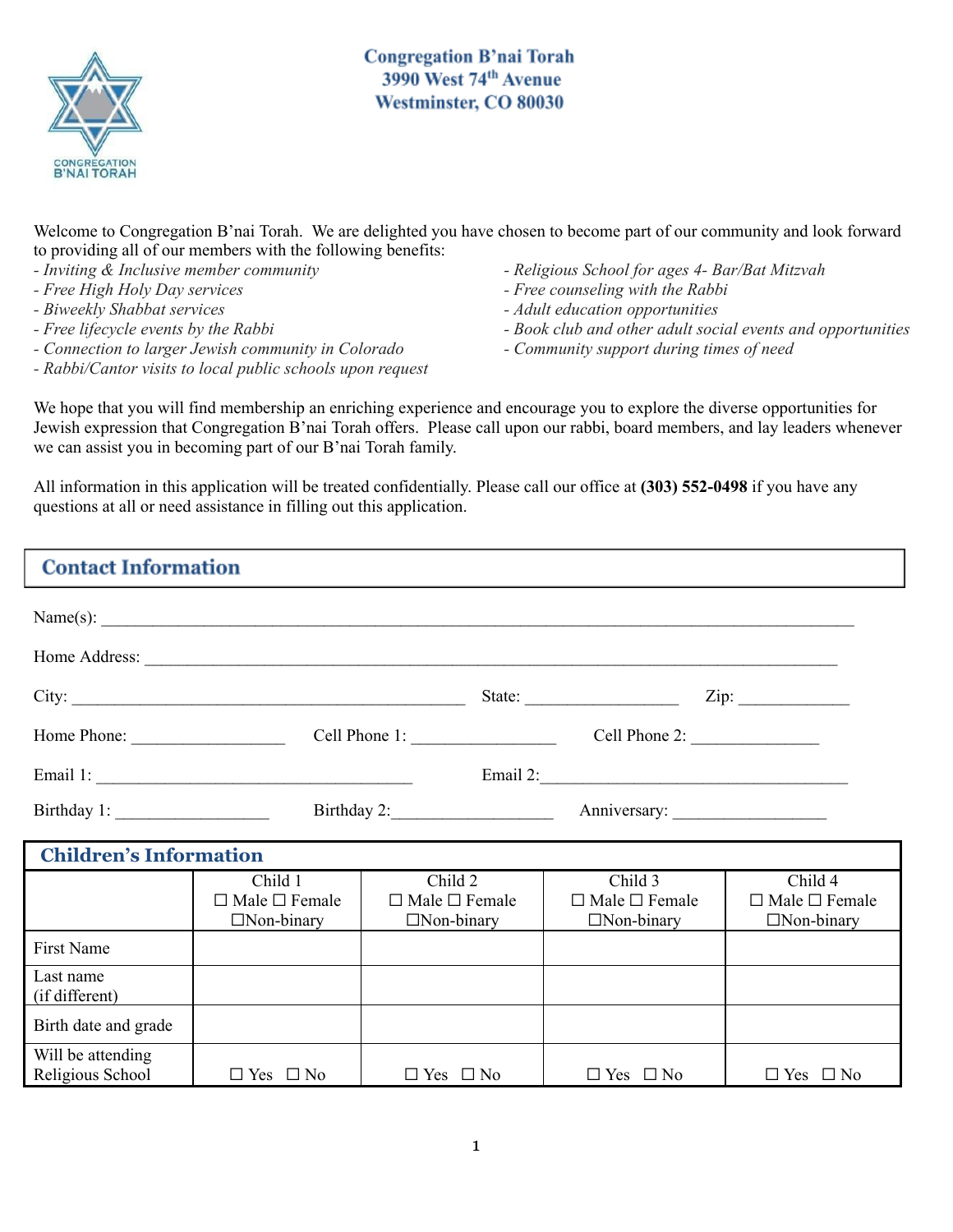| <b>Yahrzeit Information</b> |                                         |                     |  |
|-----------------------------|-----------------------------------------|---------------------|--|
| Name                        | Date of death<br>(before/after sundown) | Family Relationship |  |
|                             |                                         |                     |  |
|                             |                                         |                     |  |
|                             |                                         |                     |  |

### **Preferences**

| Communication (membership notices, events, etc): |  | $\square$ Email | $\Box$ Postal Mail | $\Box$ Phone |
|--------------------------------------------------|--|-----------------|--------------------|--------------|
|                                                  |  |                 |                    |              |

Photos:  $\Box$  I do or  $\Box$  I do not give permission for pictures of myself and/or family members to be used online or in social media. (Images will not be sold or modified without permission.)

Directory:  $\Box$  I do or  $\Box$  I do not want my contact information shared on the CBT membership list with other members.

# **Membership Dues** (please choose one payment option)

We offer an automatic payment option through Vanco Services, an electronic payment services company. You can set up monthly, quarterly or annual payments using the **[donation](https://www.eservicepayments.com/cgi-bin/Vanco_ver3.vps?appver3=Fi1giPL8kwX_Oe1AO50jRjAq_awHiFQeP7OE24F2tOahjXsUKRLlmI4vCU4-rZZZ2EvVVAEjqawDomKT1pbouUP-d15MspqFlQS5_2QlQE4=&ver=3) link** on our website.

Or payments can be made via check, payable to: Congregation B'nai Torah 3990 West 74 th Avenue Westminster, CO 80030

### *PLEASE CHOOSE ONE MEMBERSHIP TYPE AND PAYMENT PLAN:*

Discounts are provided to new members to help grow our community and are available to those who need by contacting **our treasurer at bnaitorahtres@gmail.com.** Most of our expenses are fixed and do not change with additional members. Therefore, we are financially stronger with whatever you can provide. Finances should never be an obstacle to membership.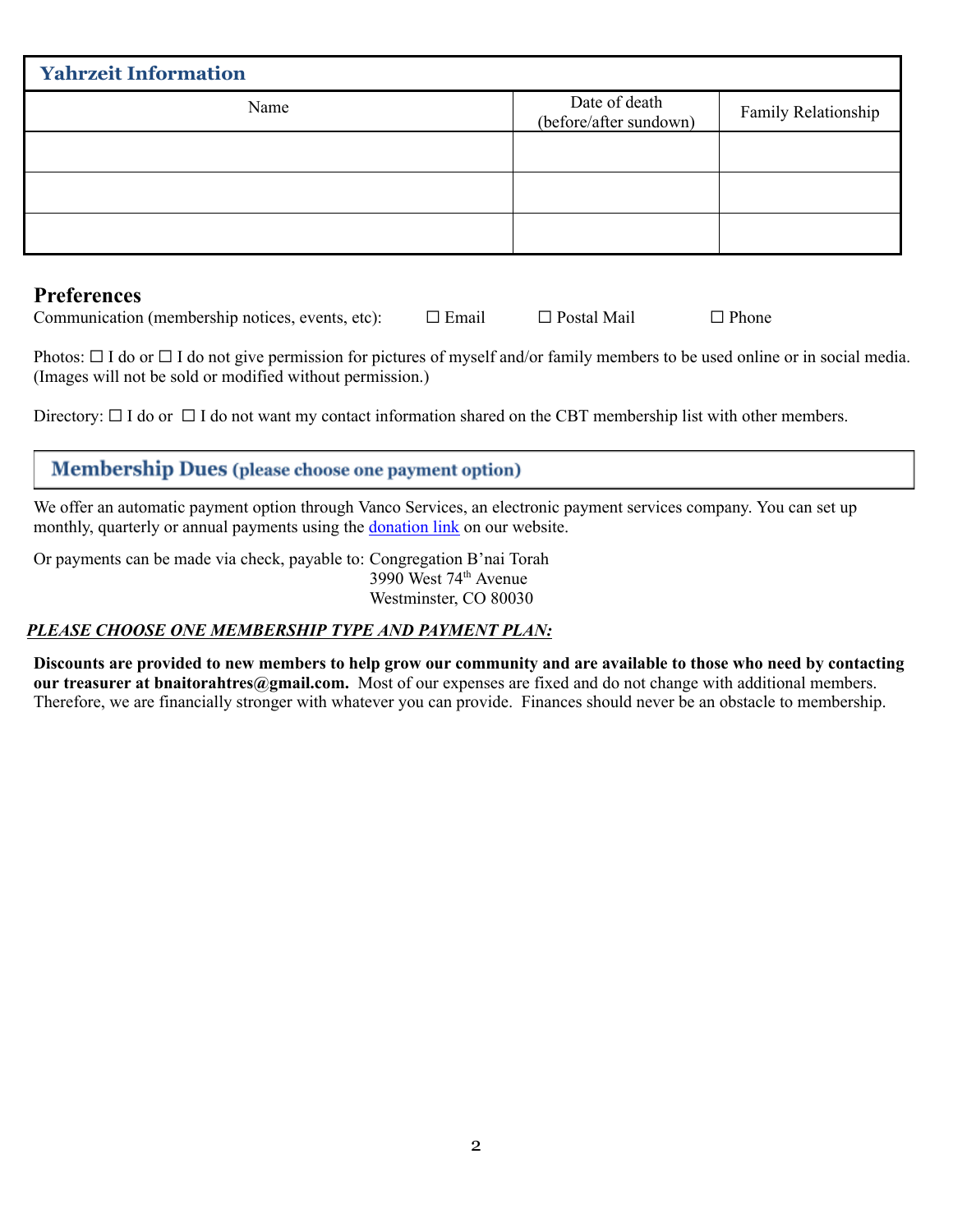|                                                                                                                                                     |                                   |                                                  | PAYMENT OPTIONS                                                       |                         |
|-----------------------------------------------------------------------------------------------------------------------------------------------------|-----------------------------------|--------------------------------------------------|-----------------------------------------------------------------------|-------------------------|
| <b>MEMBERSHIP TYPE /</b><br><b>DESCRIPTION:</b>                                                                                                     | <b>Full Year</b><br>(due July 15) | Twice per year<br>(due July 15 $&$<br>Dec. $31)$ | Four times per year<br>(due July 15, Sept. 30,<br>Dec. 31 & March 31) | Monthly<br>(Vanco only) |
| <b>NEW INDIVIDUAL MEMBERSHIP</b><br>One adult (may include children under<br>the age of 5 in the household)                                         | \$495<br>П                        | \$250<br>П                                       | \$125                                                                 | \$45                    |
| <b>NEW FAMILY MEMBERSHIP</b><br>Two adults and children over the age of<br>5 in the household, plus first year of<br>Hebrew school classes included | \$995                             | \$500<br>Г                                       | \$250                                                                 | \$85<br>П               |
| <b>RETURNING INDIVIDUAL</b><br><b>MEMBERSHIP</b><br>One adult (may include children under<br>the age of 5 in the household)                         | \$795                             | \$400<br>П                                       | \$205                                                                 | \$70<br>П               |
| <b>RETURNING FAMILY</b><br><b>MEMBERSHIP:</b><br>Two adults and children over the age of<br>5 in the household                                      | $\Box$ \$1,495                    | \$750<br>П                                       | \$380                                                                 | \$130<br>П              |

#### ☐ **Please check here if you plan to make payment via Vanco.**

I agree to the above payment plan for membership dues and pledges unless special arrangements are made with the President or Treasurer. All discussions will remain confidential.

Signature **Date**  $\Box$ 

## **Opportunities for Participation**

Volunteering is a great way to meet people, helps strengthen the community and makes your temple experience more meaningful. Please indicate which of these areas interest you by checking the appropriate box or boxes.

#### **Are you interested in any of the following? (**Indicating interest does not commit you.)

| General:                        | Events:                        | Holidays:             |
|---------------------------------|--------------------------------|-----------------------|
| $\Box$ Board of Trustees        | $\Box$ Boulder Jewish Festival | $\Box$ Passover       |
| $\Box$ Food / Onegs             | $\Box$ Fundraising             | $\Box$ Purim          |
| $\Box$ Programming coordination | $\Box$ Social Event Planning   | $\Box$ High Holy Days |
| $\Box$ Other                    |                                |                       |

#### *Our Mission Statement:*

Congregation B'nai Torah serves an inclusive Reform Jewish Community dedicated to learning, teaching and living a Jewish way of life. We welcome diversity, interfaith families, younger and older generations to our synagogue; everyone who seeks a sense of family and Jewish community. We value the active participation of our members in our educational, ritual and social *life. Everyone matters.*